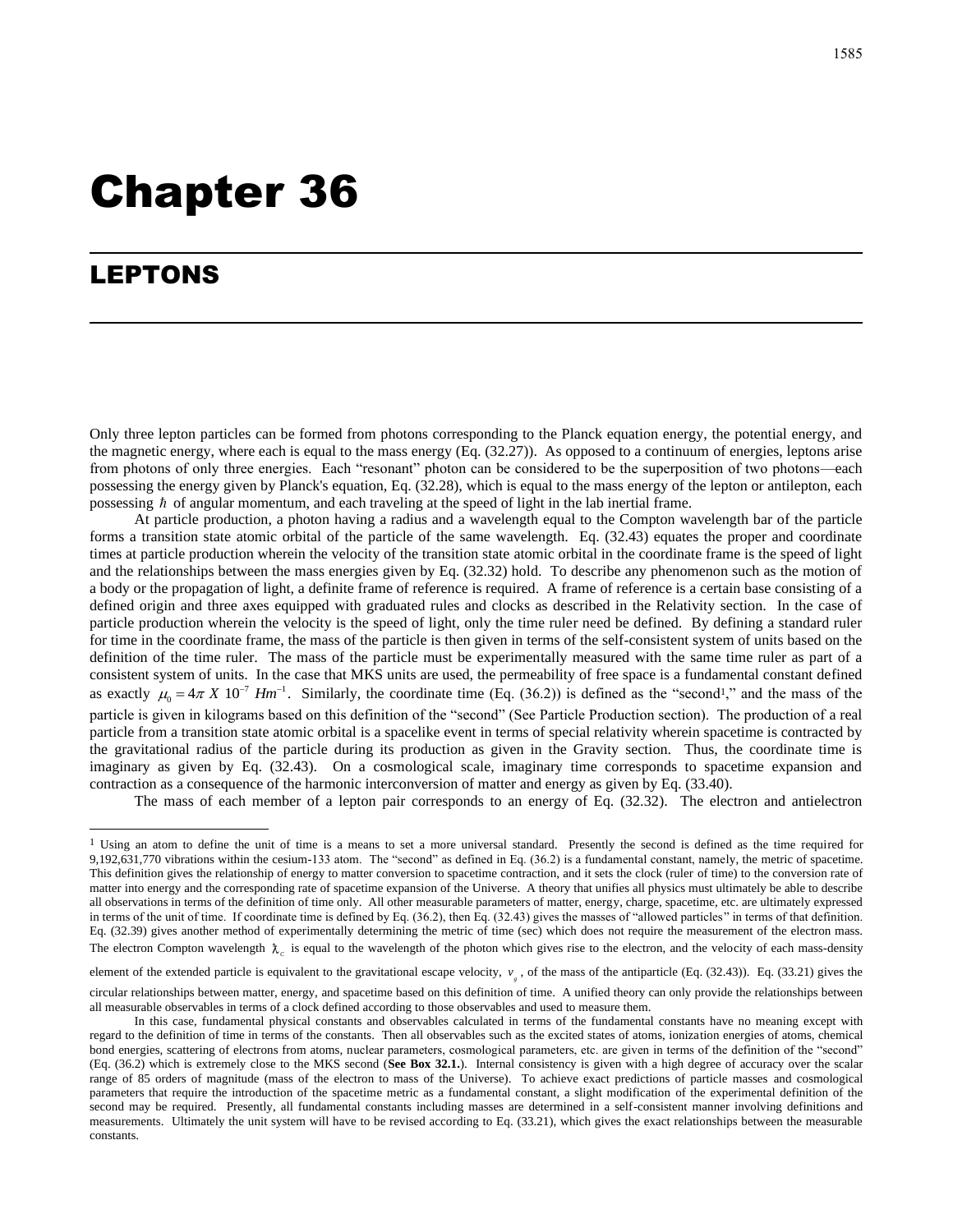#### 1586 *Chapter 36*

correspond to the Planck equation energy. The muon and antimuon correspond to the electric energy. And, the tau and antitau correspond to the magnetic energy. It is shown that the masses are given by Eq. (32.43) and the relative masses differ in their specific function of the fine structure constant  $\alpha$  only. These functions are determined by relativistic coefficients given by Eq. (32.32) according to the kind of energy that is responsible for the respective level ( $e, \mu, \tau$ ) of the particular particle within its family.

A neutrino/antineutrino pair is formed in each of three cases of lepton/anti-lepton production to conserve linear and angular momentum during the separation of the world lines of each particle and its antiparticle. The neutrino and antineutrino are photons that travel at velocity c and have energy, but are mass-less. Equations of such photons are given in the Neutrinos section.

## THE ELECTRON-ANTIELECTRON LEPTON PAIR

From Eq. (32.43), when the gravitational radius  $r<sub>g</sub>$  (Eq. (32.36)) is equal to the radius of the transition state atomic orbital, the corresponding gravitational velocity  $v_g$  (Eq. (32.35)) is the speed of light c, and the proper time is equal to the coordinate time. Thus, the special relativistic corrections to  $r<sub>g</sub>$  are the same as those of the transition state radius which gives the energy of the particle equal to its mass times the speed of light squared as given by Eqs. (32.32a-32.32b).

Consider the Planck energy equation, Eq. (32.28). The proper time  $\tau$  is given by:

$$
\tau = \frac{2\pi}{\omega} = 2\pi \frac{\hbar}{mc^2} \tag{36.1}
$$

In the lab frame, the relativistic correction of the radius in the derivation of the Planck's equation for the transition state atomic orbital (Eq. (29.12)) is  $\alpha^{-2}$ . Substitution of (i)  $\alpha^{-2}r_g$ , the relativistically corrected gravitational radius (Eq. (32.36)) for  $r_g$ , (ii) the sec which is essentially the second—the definition for the coordinate time in MKS units, for *ti*, and (iii) the Compton wavelength bar for the radius  $r$  of the transition state atomic orbital, (Eq.  $(32.21)$ ), into Eq.  $(32.43)$  gives:

$$
2\pi \frac{\hbar}{m_e c^2} = \sec \sqrt{\frac{2Gm_e^2}{c\alpha^2 \hbar}}
$$
(36.2)

The left-hand side of Eq. (36.2) is the general relativistic correction of the coordinate time. The special relativistic factor,  $\alpha^{-1}$ (factored out of the square root), also follows from Eq. (32.34), from Eqs. (2.118) and (2.123), and from Eq. (5.45) of Fowles

[1]. The mass of the electron/antielectron in MKS units based on the definition of the coordinate time in terms of the sec is:  
\n
$$
m_e = \left(\frac{h\alpha}{\sec c^2}\right)^{\frac{1}{2}} \left(\frac{c\hbar}{2G}\right)^{\frac{1}{4}} = \left(\frac{h\alpha}{\sqrt{2}\sec c^2}\right)^{\frac{1}{2}} m_u^{\frac{1}{2}} = 9.0998 \text{ X } 10^{-31} \text{ kg}
$$
\n(36.3)

where  $m_u$  is the Planck mass given by Eq. (32.31) and  $m_e$  experimental = 9.10945455 X 10<sup>-31</sup>  $m_{e\text{ experimental}} = 9.10945455 \ X\ 10^{-31} \ kg$  $= 9.10945455 X 10^{-31} kg$  [3-4].

With lepton production a particle of electrostatic charge −*e* and an antiparticle of electrostatic charge +*e* are produced. The corresponding fields travel at the speed of light and interact with each other. In order to conserve mass-energy, the electromagnetic fields of the particles must be included in the mass determination. The correction to the electron mass is given by Eq. (36.15). The corresponding lepton neutrinos carry any energy not accounted for as binding energy, kinetic energy, or carried by photons, and they further conserve linear and angular momentum including the angular momentum of the electromagnetic field fronts (Eq. (4.1)) which propagate at the speed of light to give the electrostatic fields of the particles as discussed in the Neutrinos section.

The difference between the calculated and experimental values of the electron mass is due to the very slight difference between the present MKS second and the definition of the corresponding time unit defined by Eq. (36.2). Eq. (33.21) gives the circular relationships between matter, energy, and spacetime based on the definition of time given by Eq. (36.2). Any fundamental constant is exactly given in terms of the other members of these relationships and may be determined to the experimental accuracy that they are known. An exact value for the imaginary time ruler *ti* given by Eq. (32.43) can be obtained

experimental accuracy that they are known. An exact value for the imaginary time ruler *ti* given by Eq. (32.43) can be obtained  
by using Eq. (36.2) with the results of Eqs. (36.9-36.22).  

$$
1 \sec = m_e^{-2} \left(\frac{h\alpha}{c^2}\right) \left(\frac{c\hbar}{2G}\right)^{\frac{1}{2}} \left(1 + \frac{2\pi\alpha^2}{2}\right)^{-2} = 0.9975(46714) \text{ MKS second}
$$
(36.4)

The accuracy of the conversion factor of 0.9975 second/sec is limited by the error in the value of the gravitational constant (See Boxes 32.1 and 32.2). A new system of units would eliminate the need for conversion and permit a more accurate determination of the constants including the definition of time based on internal consistency.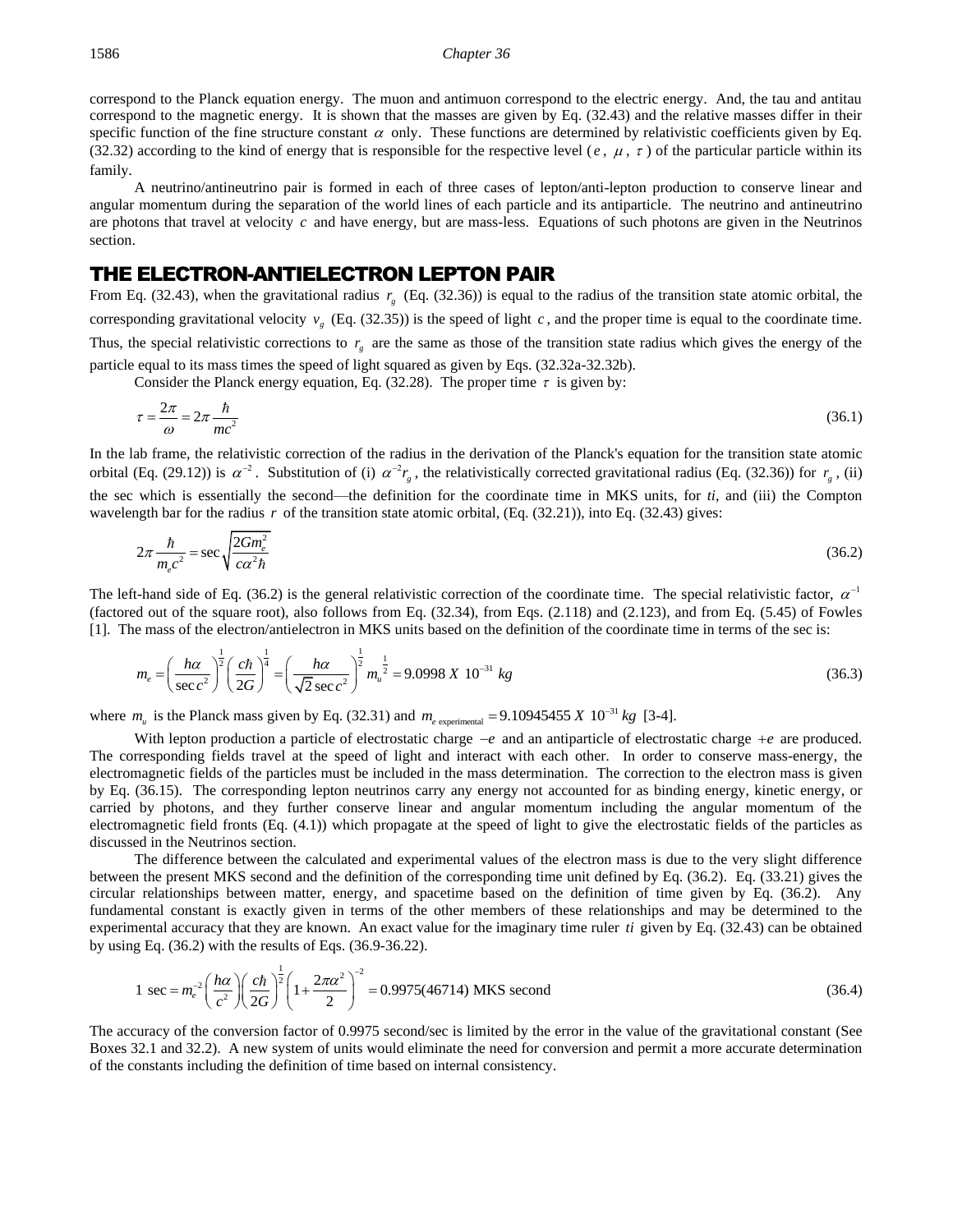#### *Leptons* 1587

#### THE MUON-ANTIMUON LEPTON PAIR

The muon (antimuon) decays to the electron (antielectron) and may be considered a transient resonance which decays to the stable lepton, the electron (antielectron). Given that the electron is "allowed" by the Planck energy equation (Eq. (32.28)) and that the proper time is given by general relativity (Eq. (32.38)), the muon (antimuon) mass can be calculated from the potential energy, *V*, (Eq. (32.27)) and the proper time relative to the electron inertial frame. In this case, the special relativistic corrections to  $r<sub>g</sub>$  are the inverse of those of the radius of the transition state atomic orbital, which gives the energy of the particle equal to its mass times the speed of light squared as given by Eqs. (32.32a-32.32b). For the lab inertial frame, the relativistic correction of the radius of the transition state atomic orbital given by the potential energy equations (Eq. (29.10) and (29.11)) is  $\alpha^{-2}$ . For the electron inertial frame, the relativistic correction of the gravitational radius relative to the proper frame is the inverse,  $\alpha^2$ . Furthermore, the potential energy equation gives an electrostatic energy; thus, the electron inertial time must be corrected by the relativistic factor of  $2\pi$  relative to the proper time. (See the Special Relativistic Correction to the Ionization Energies section.) Multiplication of the right side of Eq. (32.43) by  $2\pi$  and substitution of (i)  $m_e$ , the mass of the electron, for *M*, (ii) the sec which is essentially the second—the definition for the coordinate time in MKS units, for *ti*, (iii)  $\alpha^2 r_g$ , the relativistically corrected gravitational radius, for  $r<sub>g</sub>$  (Eq. (32.36)), and the Compton wavelength bar for the transition state atomic orbital radius  $r$ , (Eq.

(32.21)), into Eq. (32.43) gives the relationship between the proper time and the electron coordinate time:  
\n
$$
2\pi \frac{\hbar}{m_{\mu}c^2} = 2\pi \sec \sqrt{\frac{2Gm_e\alpha^2m_{\mu}}{c\hbar}}
$$
\n(36.5)

The mass of the muon/antimuon using the MKS second is:

the muon/antimuon using the MKS second is:

\n
$$
m_{\mu} = \frac{\hbar}{c} \left( \frac{1}{2Gm_{e} (\alpha \sec)^{2}} \right)^{\frac{1}{3}} = 1.8874 \times 10^{-28} \text{ kg}
$$
\n
$$
m_{\mu \text{experimental}} = 1.88355 \times 10^{-28} \text{ kg} \quad [3].
$$
\n(36.6)

where  $m_{\text{rexnerimal}} = 1.88355 X 10^{-28}$  $= 1.88355 X 10^{-28} kg$  [3].

## THE TAU-ANTITAU LEPTON PAIR

Given that the electron is "allowed" by the Planck energy equation (Eq. (32.28)) and that the proper time is given by general relativity (Eq. (32.38)), the tau (antitau) mass can be calculated from the magnetic energy (Eq. (32.27)) and the proper time relative to the electron inertial frame. For the lab inertial frame, the relativistic correction of the radius of the transition state atomic orbital given by the magnetic energy equations (Eq. (29.14) and (29.15)) is  $\frac{1}{(2\pi)^2 \alpha^4}$ 1  $(2\pi)^2 \alpha$ <sup>2</sup>. For the electron inertial frame,

the relativistic correction of the gravitational radius relative to the proper frame is the inverse,  $(2\pi)^2 \alpha^4$ . Furthermore, the transition state comprises two magnetic moments. For  $v = c$ , the magnetic energy equals, the potential energy, equals the Planck equation energy, equals  $mc^2$ . The magnetic energy is given by the square of the magnetic field as given by Eqs. (1.154-1.162). The magnetic energy corresponding to particle production is given by Eq. (32.32). Because two magnetic moments are produced the magnetic energy (and corresponding photon frequency) in the proper frame is two times that of the electron frame. Thus, the electron time is corrected by a factor of two relative to the proper time. Multiplication of the right side of Eq. (32.43) by 2 and substitution of (i)  $m_e$ , the mass of the electron, for M, (ii) the sec which is essentially the second—the definition for the coordinate time in MKS units, for *ti*, (iii)  $(2\pi)^2 \alpha^4 r_g$ , the relativistically corrected gravitational radius, for  $r_g$  (Eq. (32.36)), and the Compton wavelength bar for the transition state atomic orbital radius  $r$ , (Eq.  $(32.21)$ ), into Eq.  $(32.43)$  gives the relationship between the proper time and the electron coordinate time:

$$
2\pi \frac{\hbar}{m_{\tau}c^2} = 2\sec\sqrt{\frac{2Gm_e(2\pi)^2 \alpha^4 m_{\tau}}{c\hbar}}
$$
(36.7)

The mass of the tau/antitau is:  
\n
$$
m_{\tau} = \frac{\hbar}{c} \left( \frac{1}{2Gm_{e}} \right)^{\frac{1}{3}} \left( \frac{1}{2\sec \alpha^{2}} \right)^{\frac{2}{3}} = 3.1604 \text{ X } 10^{-27} \text{ kg}
$$
\n(36.8)  
\nwhere  $m_{\tau \text{ experimental}} = 3.1676 \text{ X } 10^{-27} \text{ kg } (1776.9 \text{ MeV}/c^{2})$  [3].

 $=$  3.1676 X 10<sup>-27</sup> kg (1776.9 MeV /  $c^2$ ) [3].

In the case of the production of each lepton a nucleus is present during particle/antiparticle production to conserve momentum. A fourth particle/antiparticle pair can arise by the gravitational potential energy of Eq. (32.27). However, a pair of particles each of the Planck mass corresponding to the conditions of Eq. (32.22), Eq. (32.32), and Eq. (32.33) is not observed since the velocity of each of the point masses of the transition state atomic orbital is the gravitational velocity  $v<sub>G</sub>$  that in this case

 $2$  The special relativistic correction of the particle masses in the transition state given by Eq. (1.273) avoids the situation of encountering an infinite mass at light speed as given by Eq. (33.14).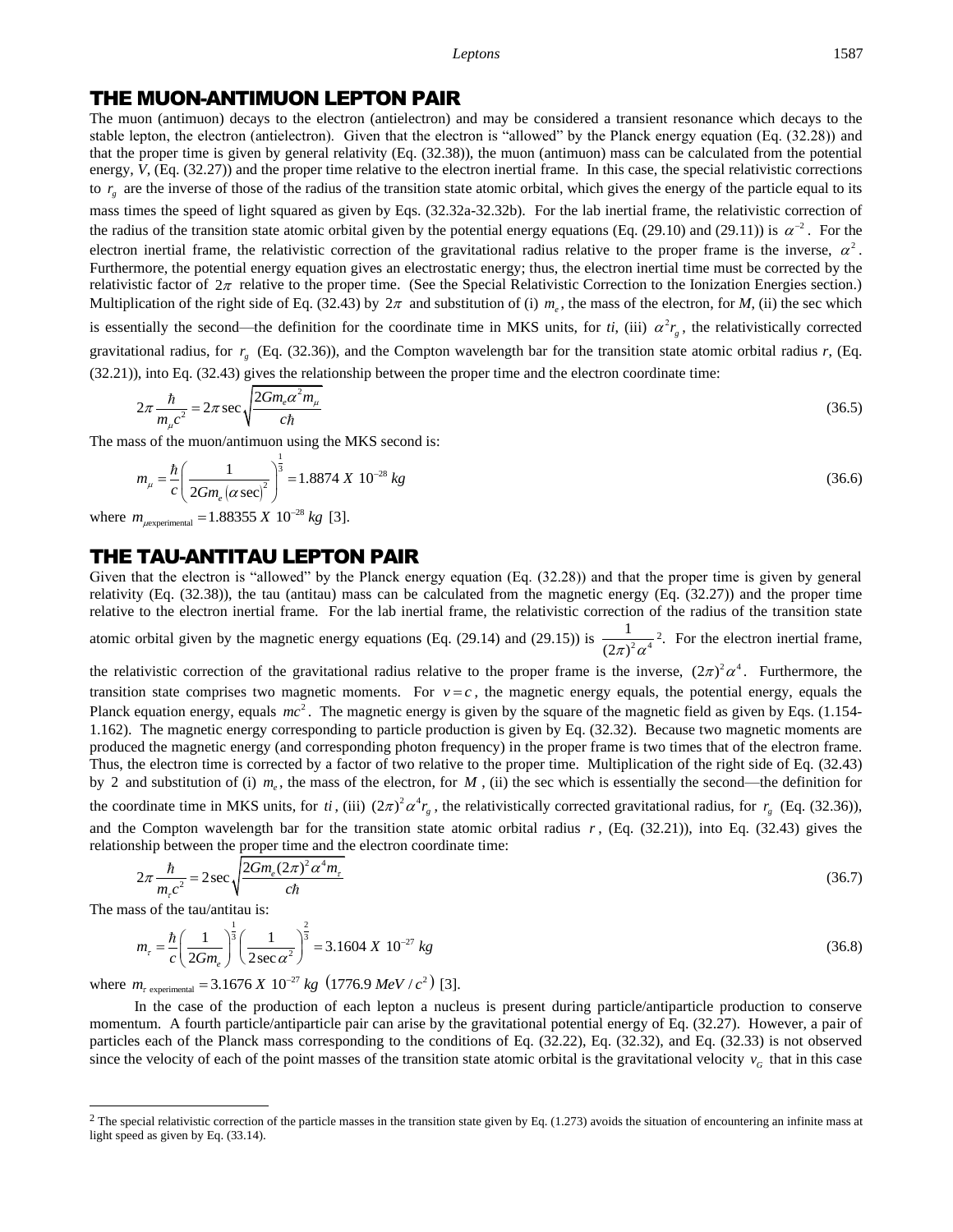is the speed of light; whereas, the Newtonian gravitational escape velocity  $v<sub>g</sub>$  of the superposition of the point masses of the

antiparticle would be  $\sqrt{2}$  times the speed of light (Eq. (32.35)). In this case, an electromagnetic wave of mass energy equivalent to the Planck mass travels in a circular orbit around the center of mass of another electromagnetic wave of mass energy equivalent to the Planck mass wherein the eccentricity is equal to zero (Eq. (35.21)), and the escape velocity can never be reached. The Planck mass is a "measuring stick." The extraordinarily high Planck mass  $\left(\sqrt{\frac{\hbar c}{G}}\right) = 2.18 X 10^{-8} kg$ *G*  $= 2.18 X 10^{-8} kg$ ) is the

unobtainable mass bound imposed by the angular momentum and speed of the photon relative to the gravitational constant. It is analogous to the unattainable bound of the speed of light for a particle possessing finite rest mass imposed by the Minkowski tensor. It has a physical significance for the fate of blackholes as given in the Composition of the Universe section.

### RELATIONS BETWEEN THE LEPTONS

Based on Eqs. (36.3), (36.6), and (36.8), the relations between the lepton masses which are independent of the definition of the imaginary time ruler *ti* given by Eq. (32.43) are [2] :

$$
\frac{m_{\mu}}{m_{e}} = \left(\frac{\alpha^{-2}}{2\pi}\right)^{\frac{2}{3}} = 207.48800
$$
\n(206.76827)

$$
\frac{m_{\tau}}{m_{\mu}} = \left(\frac{\alpha^{-1}}{2}\right)^{\frac{2}{3}} = 16.744\tag{36.10}
$$

$$
\frac{m_r}{m_e} = \left(\frac{\alpha^{-3}}{4\pi}\right)^{\frac{2}{3}} = 3474.3\tag{36.11}
$$

The respective experimental lepton mass ratios according to the 1998 CODATA and the Particle Data Group are given in parentheses [3-4]. Eqs. (36.9-36.11) do not include the neutrino energies and the coulomb and magnetic field energies.

With lepton production a particle of electrostatic charge −*e* and an antiparticle of electrostatic charge +*e* are produced. The corresponding fields travel at the speed of light and interact with each other. In order to conserve mass-energy, the electromagnetic fields of the particles must be included in the mass determination. Consider the electron given by Eq. (36.3). The coulomb field of the electron and positron correspond to a potential energy. As given in the Positronium section (Eq.

The coquomb field of the electron and positron corresponding to a potential energy. As given in the Postuonium section (Eq. (30.5)), the potential energy V between the particle and the antiparticle having the radius 
$$
r_1
$$
 is,  
\n
$$
V = \frac{-e^2}{4\pi\varepsilon_0 r_1} = \frac{-Z^2 e^2}{8\pi\varepsilon_0 a_0} = -2.18375 \times 10^{-18} \text{ J} = -13.59 \text{ eV}
$$
\n(36.12)

The calculated ionization energy is  $\frac{1}{2}$ 2 *V* which is:

$$
E_{ele} = 6.795 \, \text{eV} \,. \tag{36.13}
$$

The experimental ionization energy is 6.795 *eV* .

perimental ionization energy is 6.795 eV.  
\nEq. (36.12) may written in terms of the mass-energy of the electron:  
\n
$$
V = \frac{-e^2}{4\pi\varepsilon_0 r_1} = \frac{-Z^2 e^2}{8\pi\varepsilon_0 a_0} = -\frac{\alpha^2}{2} m_e c^2 = -2.18375 X 10^{-18} J = -13.59 eV
$$
\n(36.14)

Since the electron mass-energy is given by the Planck energy equation given by Eqs. (29.12) and (32.32), the special relativistic factor for the bound particle-antiparticle state relative to the particle-production transition state given in Eq. (36.14) is  $\alpha^2$ . In addition, due to time dilation at  $v = c$  relative to the velocity of the bound state, the frequency and thus the energy increases by  $2\pi$  as given by Eq. (1.281). From Eqs. (1.281) and (36.14) the electron mass is corrected by a factor  $\gamma^*$  of:

$$
\gamma^* = \left(1 + 2\pi \frac{\alpha^2}{2}\right)^{-1} \tag{36.15}
$$

Similarly to the positron and following Eq. (36.12), the muon mass must be corrected due to the particle fields. Since the muon is given by the electrostatic coulomb energy equation given by Eqs. (28.9) and (32.32), the special relativistic factor for the bound particle-antiparticle state relative to the transition state frame given in Eqs. (28.9), (32.32), and (36.5) is  $\alpha$ 

corresponding to the relative radii where the corresponding potential energy is given by:  
\n
$$
V = -\frac{\alpha}{2} m_{\mu} c^2 = -6.17671 X 10^{-14} J = -3.85517 X 10^5 eV
$$
\n(36.16)

From Eq. (36.16) the muon mass is corrected by a factor  $\gamma^*$  of:

$$
\gamma^* = \left(1 + \frac{\alpha}{2}\right)^{-1} \tag{36.17}
$$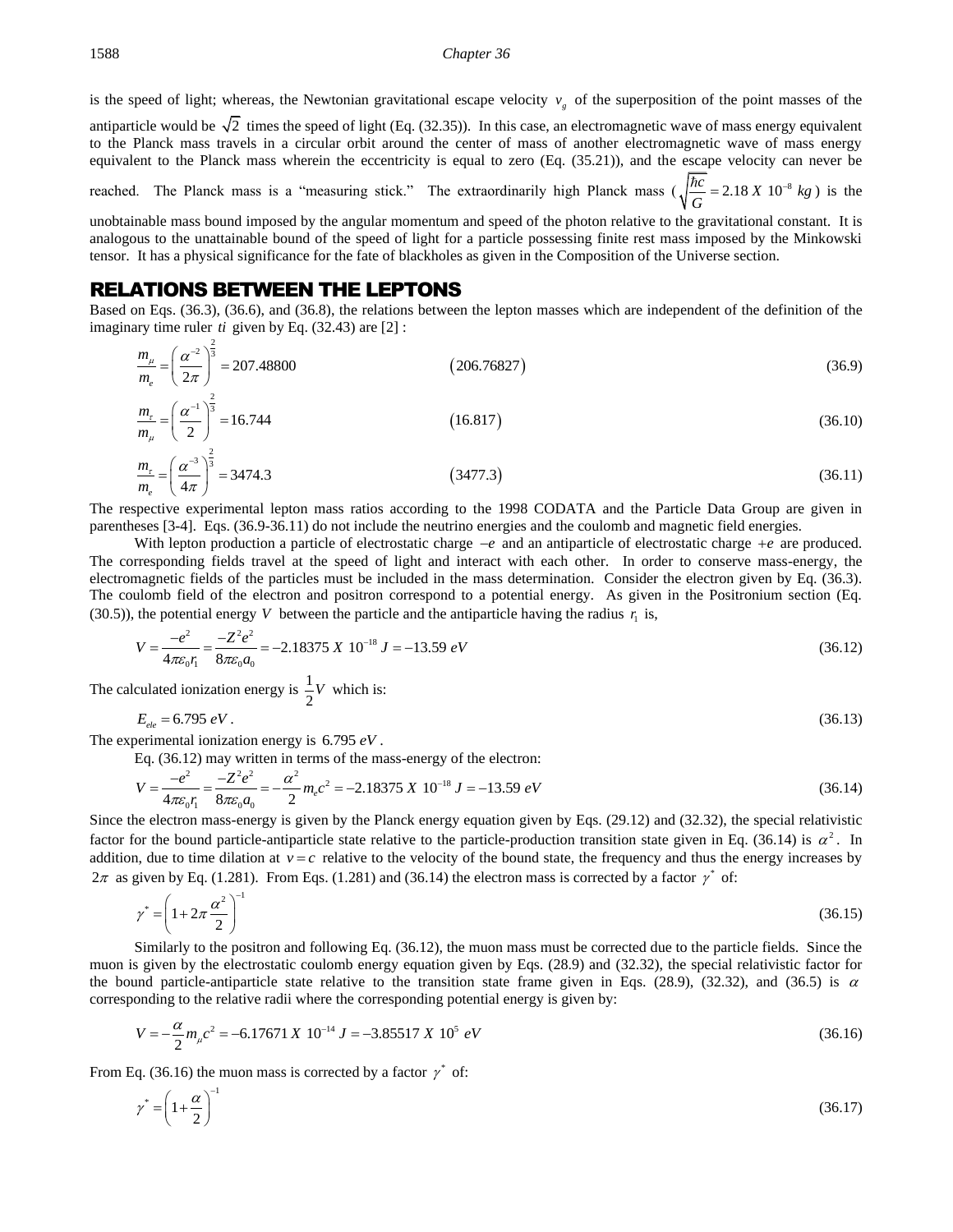#### *Leptons* 1589

From Eqs. (36.15) and (36.17), the ratio of the differential relativistic correction of the electron mass to that of the muon mass due to charge interactions is given by Eq. (1.281).

Similarly to the positron and following Eq. (36.12), the tau mass must be corrected due to the particle fields where the tau is given by the magnetic energy equation given by Eqs. (29.14) and (32.32). In this case, two magnetic dipoles are formed that are spin paired in order to conserve angular momentum. Since the particle and antiparticle are oppositely charged and the magnetic dipoles are antiparallel, the force is repulsive rather than attractive. In this case, the corresponding energy increases the mass of the tau and antitau since the corresponding special relativistic factor for the bound particle-antiparticle state relative to the transition state frame is negative. The magnitude is four times that of the electron correction corresponding to replacing the reduced mass in Eq. (36.12) by the mass (Eqs. (30.1-30.4) where the force is purely magnetic) and a factor of two corresponding to the interaction of two magnetic dipoles rather than electric monopoles as given by Eqs. (1.154-1.162). The corresponding potential energy is given by:<br>  $V = 4\pi\alpha^2 m_r c^2 = 1.905 \times 10^{-13} J = 1.189 \times 10^6 eV$ 

$$
V = 4\pi\alpha^2 m_r c^2 = 1.905 \, X \, 10^{-13} \, J = 1.189 \, X \, 10^6 \, eV \tag{36.18}
$$

From Eq. (36.16) the tau mass is corrected by a factor  $\gamma^*$  of:

$$
\gamma^* = (1 - 4\pi\alpha^2)^{-1} \tag{36.19}
$$

Based on Eqs. (36.3), (36.6), (36.15), and (36.17), the relation between the muon and electron masses (Eq. (36.9)) which is independent of the definition of the imaginary time ruler *ti* given by Eq. (32.43) including the contribution of the fields due to

charge production of magnitude *e* is:  
\n
$$
\frac{m_{\mu}}{m_{e}} = \left(\frac{\alpha^{-2}}{2\pi}\right)^{\frac{2}{3}} \frac{\left(1 + 2\pi \frac{\alpha^{2}}{2}\right)}{\left(1 + \frac{\alpha}{2}\right)} = 206.76828
$$
\n(206.76827)

Based on Eqs. (36.6), (36.8), (36.17), and (36.19), the relation between the tau and muon masses (Eq. (36.10)) which is independent of the definition of the imaginary time ruler *ti* given by Eq. (32.43) including the contribution of the fields due to charge production of magnitude *e* is:

$$
\frac{m_r}{m_\mu} = \left(\frac{\alpha^{-1}}{2}\right)^{\frac{2}{3}} \frac{\left(1+\frac{\alpha}{2}\right)}{\left(1-4\pi\alpha^2\right)} = 16.817\tag{36.21}
$$

Based on Eqs. (36.3), (36.8), (36.15), and (36.19), the relation between the tau and electron masses (Eq. (36.11)) which is independent of the definition of the imaginary time ruler *ti* given by Eq. (32.43) including the contribution of the fields due to charge production of magnitude *e* is:

$$
\frac{m_{\tau}}{m_{e}} = \left(\frac{\alpha^{-3}}{4\pi}\right)^{\frac{2}{3}} \frac{\left(1 + 2\pi \frac{\alpha^{2}}{2}\right)}{\left(1 - 4\pi\alpha^{2}\right)} = 3477.2
$$
\n(3477.3)

For Eqs. (36.20-36.22), the respective experimental lepton mass ratios according to the 1998 CODATA and Particle Data Group tables are given in parentheses [3-4]. There is remarkable agreement. The corresponding lepton neutrinos carry any energy not accounted for as binding energy, kinetic energy, or carried by photons, and they further conserve linear and angular momentum including the angular momentum of the electromagnetic field fronts (Eq. (4.1)) which propagate at the speed of light to give the electrostatic fields of the particles as discussed in the Neutrinos section.

## X17 PARTICLE

As shown in this section, the electron, muon, and tau masses are based on the relativistic corrections of the Planck, electric, and magnetic energies, respectively, as given in Eq. (32.48) wherein, the masses of the heavier leptons, the muon and tau are dependent on the first lepton's mass, the electron mass, and each can be considered a relativistic effect of the electron mass. As shown in the Muonic Hydrogen Lamb shift section, the radiation reaction force  $F_{RR}$  of muonic hydrogen comprises three terms that follow from Eq. (2.135) and arise from lepton-photon-momentum transfer during the  ${}^2P_{1/2} \rightarrow {}^2S_{1/2}$  transition wherein the photon couples with the three possible states of the electron mass corresponding to the three possible leptons. The radiation reaction force of relativistic origin is determined by the action on the electron mass with each mass hierarchy having a corresponding force component. Similarly, neutral mass-energy resonances arising from simultaneously satisfaction of Maxell's

equations and the spacetime particle-production condition (Eq. 32.43)) involve the higher mass-energy muon and tau leptons states and give rise to particles that may decay to an electron-positron pair  $e^+e^-$ . A resonance exists for the tau relativistic correction of the muon resonance of the electron mass given by the ratio of the muon to tau masses (Eq. (36.10)) times the mass